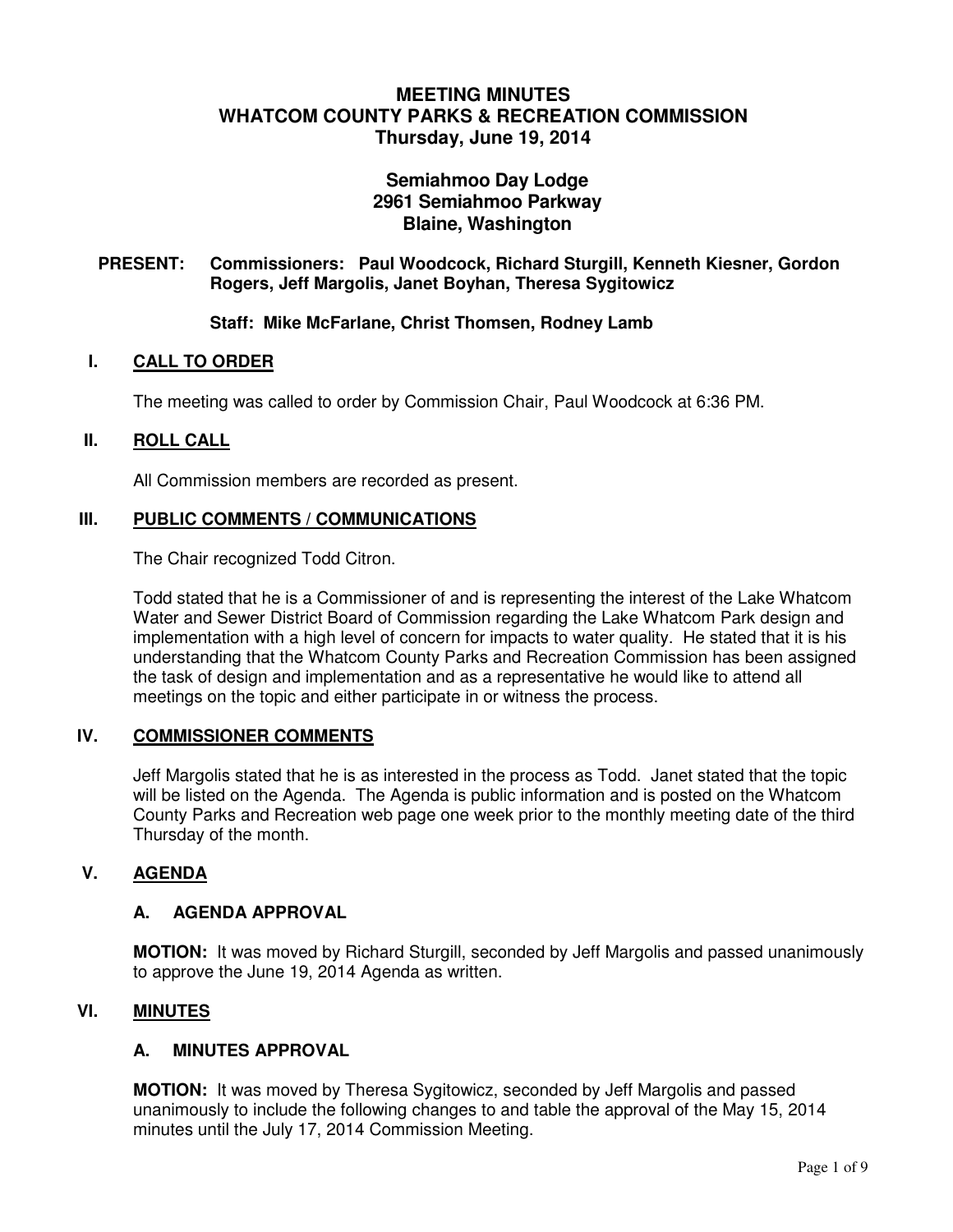- 1. Change Item X., A. to read June Minutes.
- 2. Add a summary of Commissioner's comments and/or bullet points highlighting why each Commissioner voted as they did regarding item IV., A.

# **VII. STAFF REPORTS**

# **A. DIRECTOR'S REPORT – MIKE MCFARLANE**

**1. Canyon Lake Community Forrest Update –** Mike stated that he has emailed John Gold, Area Forester, Sierra Pacific Industries, regularly since January 2014 to follow up on a proposal that was submitted to Sierra Pacific for an alternative access from the North Fork area. In order to obtain access through this route Parks will need to obtain a public access easement from Sierra Pacific to connect from Department of Natural Resources (DNR) lands to the existing county easement. DNR has tentatively indicated that they would support the proposal. Sierra Pacific has been cooperative in accommodating staff access but not for legal public access. Mike is assuming that because he has not received any response to his calls and emails that Sierra Pacific is not interested in making the road repairs on the original access road or granting an easement through the North Fork area.

Mike's last communication to Sierra Pacific also indicated that the County is in the budget planning process and would like to include the road repair costs in the budget figures. If there is no response Parks will pursue the cost estimates and engineering plans to repair the road. There is an existing easement that will allow for repairs without Sierra Pacific Industries involvement.

**2. Capital Projects –** Mike indicated that due to some changes in funding allocation some of the capital project will be resubmitted for the 6 year capital improvement plan. Initially the list consisted of projects that were scheduled but did not have funding, then it was those projects that funding was secured or budgeted for and now the list has returned to those projects that are proposed to be completed over the six year time frame. These will be the projects that will be added back into the list.

Projects have been reviewed by County Finance, Planning and Development Services and the Parks Department in terms of specific scheduling needs over the time frame and Commission has previously reviewed these projects.

Additionally, we have been informed by Administration that approximately 40% of REET II funds and 10% of the REET I funds will be allocated as a planning target for Capital projects. This amounts to approximately \$500,000 annually between the two funds.

Mike provided a brief background and history on REET I & II funds and future fund allocations.

**3. Budget –** The department will begin compiling the budget in July. At the July meeting the Commission will begin reviewing budget items. It is expected that the 2015-2016 budget will be similar to the current budget due to limited growth in County revenues.

Mike also discussed the Parks Special Revenue Fund in terms of moving funding from the grant revenues that were moved from the parks fund to the Conservation futures fund and then back to the Parks Special Revenue Fund. These funds will be used primarily for the reconveyance project but are not limited. Spending for this will begin this year and be ongoing as part of the budget.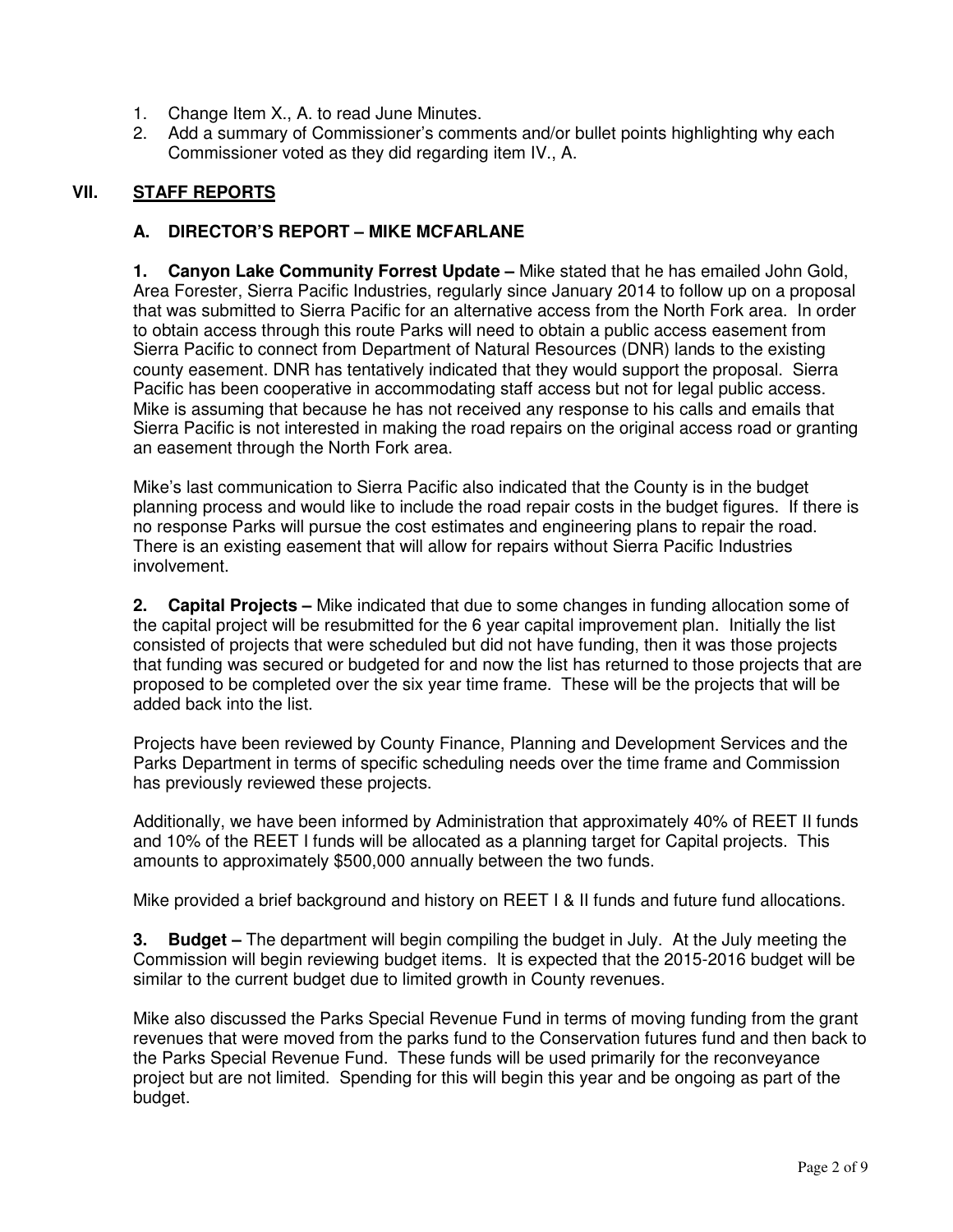Mike asked that if Commissioners have any suggestions or questions that they be emailed to him in the next couple of weeks in order to include them for consideration in the budget.

## **B. OPERATIONS REPORT – CHRIST THOMSEN**

## **1. Staffing:**

**a.** Extra-Help - Christ reported that all but one, possibly two position have been filled for extra-help staff. These positions are for Silver Lake Park and Trails.

**b. Silver Lake Park Ranger Position -** The vacant Ranger position at Silver Lake Park has been filled and will be on duty beginning July  $7<sup>th</sup>$ .

**c. Watershed Ranger Position –** Christ discussed this position with the Lead Rangers for their input on job requirements and then met with Management to further develop the job description. The completed job description has been submitted to Human Resources for review and allocation.

It is anticipated that the position will be announced for recruitment within 3-7 weeks and will then require at least 2-3 weeks for the interview and hiring process.

**2. Activities –** The parks are in full swing of the busy season. Staff focus is park cleanliness and functionality and customer service.

**a. Wilkinson Rental –** This rental was recently vacated by the tenant and it has been decided to demolish the building. This is located by the Hertz Trail at Lake Whatcom. Parks is currently going through the permitting process which included an asbestos inspection, which was positive and required abatement. Once this is complete the building will be removed. It is anticipated that this will be completed before the watershed window closes on ground disturbance activities.

### **3. Maintenance Crew**

**a. Trails –** Staff focus is brushing and sprucing up the park trails

**b. Silver Lake Apartment Renovations –** The apartment in the Silver Lake Day Lodge has historically been a staff residence and then became a private rental. The apartment is being renovated cosmetically and when the new Silver Lake Park Ranger was hired he expressed that he would like to rent the apartment and will be occupying it shortly before his start date.

### **4. Plantation Rifle Range**

**a. Washington State Department of Health (DOH) –** The recent assessment of the Range water system by DOH was satisfactory with the exception of a deficiency in the spring collection box. To correct the problem the cover on the spring collection box will be replaced. The deadline for replacement is 7/14/14. It is anticipated that this deadline will be met.

**b. Recreation Conservation FARR Grant –** Application has been made for funds to replace the aged HVAC system. The grant is a 50/50 match of \$140,000 coming from RCO funds and \$140,000 local match.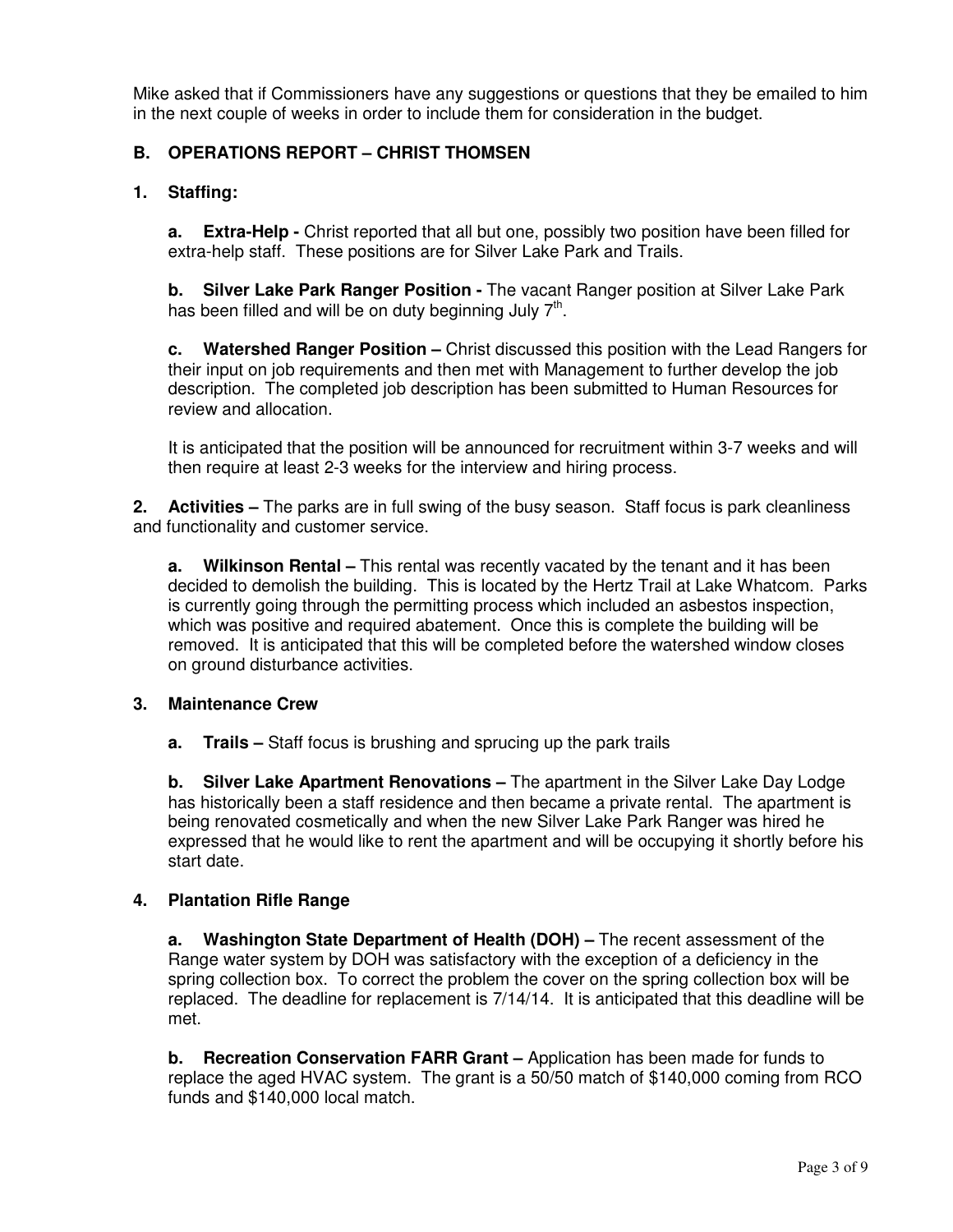**5. Events –** The following events took place in the parks this past month. They were both large events with many participant and attendees and were conducted with no significant issues.

## **a. Ski to Sea**

## **b. Highland Games**

# **6. Incidents**

**a. Trespass – South Fork Park –** There was damage to the bridge by an ATV. The onsite caretaker observed the incident and immediately notified the sheriff's department who issued a trespass notice that will result in an arrest if they return with the ATV without authorization.

**b. Trespass – Silver Lake Park –** A camper overstayed his visit without paying. The sheriff was called and removed the individual without incident.

# **C. DESIGN & DEVELOPMENT REPORT – ROD LAMB**

**1. Lighthouse Marine Park Dock Renovation –** This continues to be a very challenging project. The scheduled pile driving activities that were scheduled for July 25<sup>th</sup> has been postponed until September 29<sup>th</sup> due to surf smelt spawning. The biologist stated that based on last year's survey, September is the end of the spawning season and even though the tides are not as favorable they are acceptable.

Work continues with the dock manufacturer on the boarding float. Revised shop drawings have been received that include more detail on the water ballast system that keeps the float stable during fluctuating tides. It appears that the new design will add the needed stability. Delivery is anticipated sometime this summer.

Staff has been updated so that they can keep the public informed on the progress of the project.

**2. Hovander River Trail –** This project is complete. Copies of an article taken from the Ferndale Record regarding the dedication were shared with the Commissioners. Rod stated that he has a PDF version that he will email on request.

The ribbon cutting ceremony was well attended. The County Executive Louws, Ferndale Mayor Jensen and several Park Commissioners attended and a "good time was had by all".

There are a few finishing touches on this project. The final art work for the kiosk map and rules have been completed and will be installed the first part of July.

There was a question regarding the selection of a representative from the Whatcom Parks and Recreation Foundation to cut the ribbon at the ceremony. The question was predicated by the thought that the Foundation did not contribute to the construction of the trail.

Mike stated that the Parks and Rec Foundation has been instrumental in moving the project forward with the City of Ferndale, the County and the Department of Fish and Wildlife, linking it and other sections to the Nooksack Loop Trail. In addition, they sponsored many of the activities during the day of the ceremony and it was felt that it was a good way to recognize the hidden efforts of the Foundation on this and other projects involving the Nooksack Loop Trail.

There was a question regarding the status of the Coast Millennium Trail. Mike stated that the County has a question regarding how much funds and effort should be expended on a number of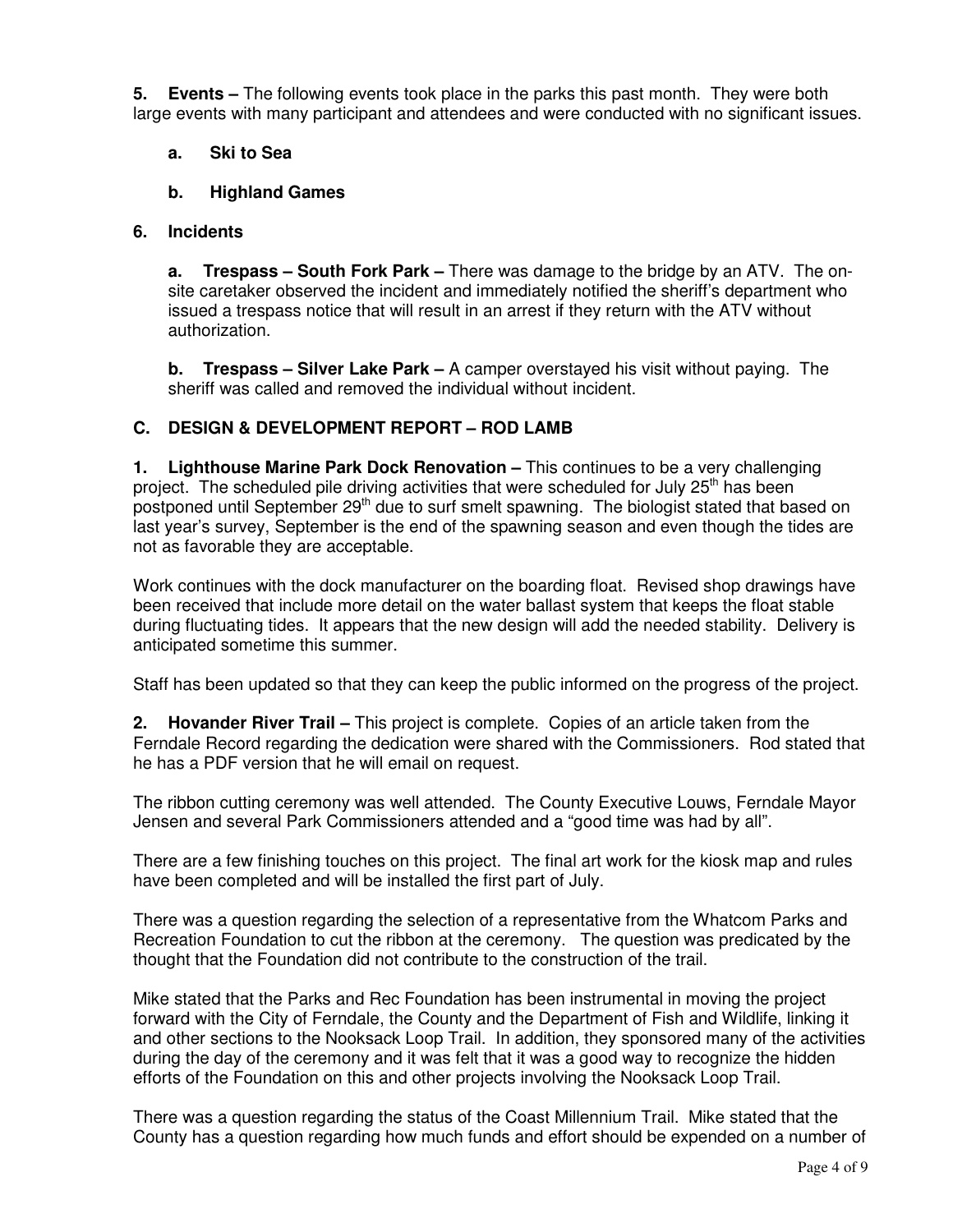trails, such as the Coast Millennium, Bay to Baker, Nooksack Loop and the Nooksack River trails. These are large projects that require a dedicated individual to see to the logistics of moving these trails forward. Without the Parks and Rec Foundation to see to the funding and lobbying, etc. those links would not happen.

It was commented that the main problem with the Coast Millennium is not funds but liability issues in that, if you invite the public with signage, etc., there is a certain amount of liability (on the roadway portions) to the county.

It was suggested that the Park's Commission re-connect with the Bike/Ped Committee. Mike stated that the liability issues with the County constantly change depending on the various different issues that are on the forefront. He stated that he will touch base with Daniel Tepper and that he was looking to procure some of the original trail markers. Gordon stated that the Council on Governments still has several of those signs available.

Gordon stated that his main concern is that there are many supporters in the county for the Bay to Baker Trail and the Coast Millennium trail, that neither seem to be coming to fruition and seem to have been somewhat replaced by the Nooksack Loop Trail. It would be nice to cement these together in some fashion.

It was suggested that trails could be added to the agenda in order to explore the topic in greater detail and as a dedicated Agenda topic.

**ACTION:** Add Trails as an agenda item for discussion to the July 17, 2014 Agenda.

**3. South Fork Park –** Council approved the design and engineering contract with Reichhardt & Ebe. The project will begin with a survey of the area, a biologist's critical areas report and geotechnical investigations.

**4. Nesset Farm Building Restoration –** Rod met with engineers and the Nesset Foundation regarding plans for building restoration. The bid package is being created and the target date for release is August, 2014.

**5. Silver Lake Park Road and Electrical Improvements –** A Request for Qualifications (RFQ) has been drafted for release for the selection of a civil and electrical engineer to define proposed upgrades and create a phasing plan. The scope of work has been submitted to finance for approval. The target date for release is the end of June, 2014. The project will span several budget cycles. It is anticipated that the first phase will include paving the parking lots by the playground and cabins.

**6. Reconveyance –** Efforts continue to collect inventory information. Our Special Projects Extra-Help staff person has captured a great deal of GIS information from the Department of Natural Resources, Department of Fish and Wildlife and recently quite a large amount of LeDar information from the City of Bellingham (COB).

Public comments from the first planning meeting have been consolidated for review and will be posted on the web when edited to preserve confidentiality of the sender.

**7. Samish Dock Signage –** New regulatory and directional signage has been installed at the boat dock and fishing platform.

### **VIII. UNFINISHED BUSINESS**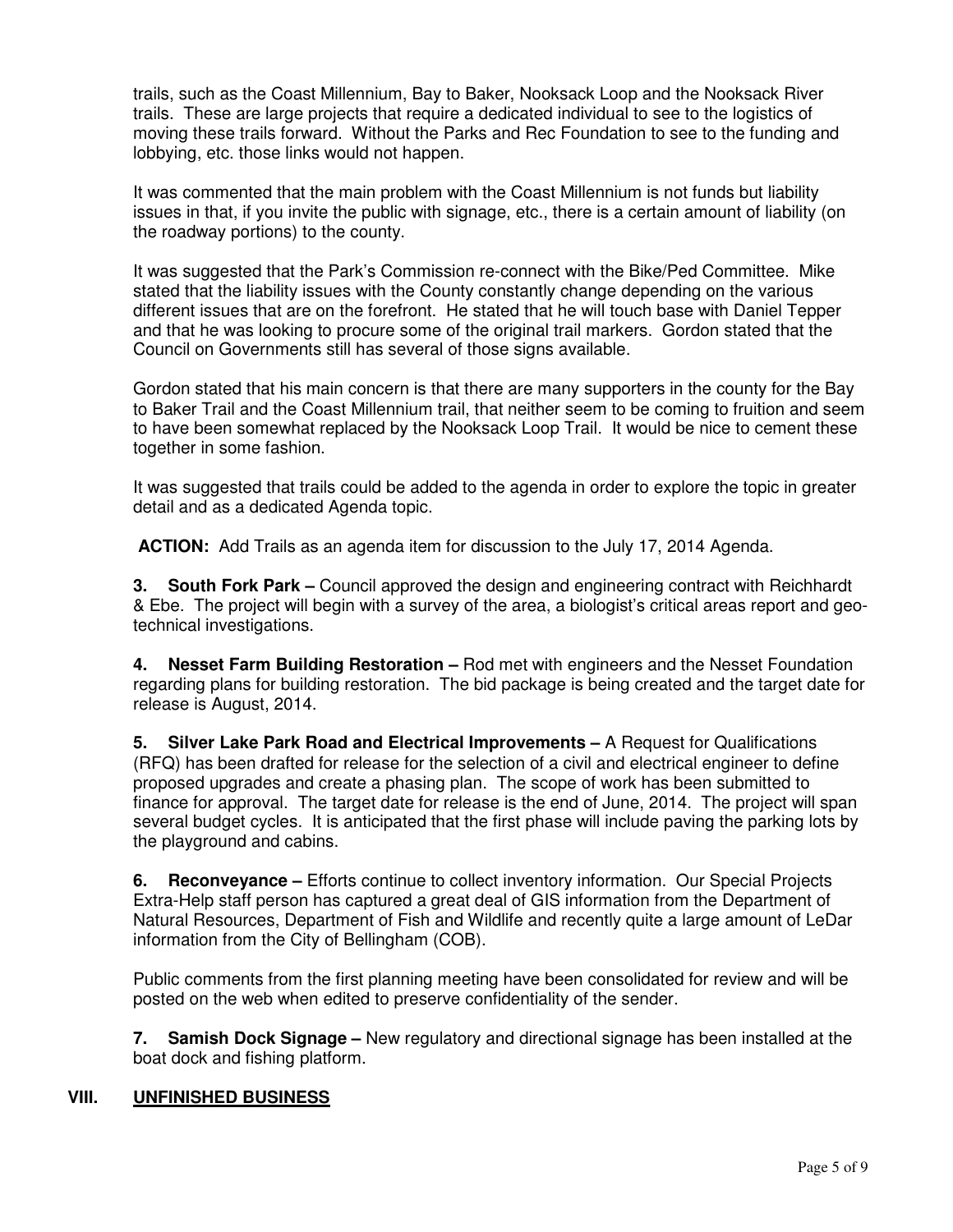**A. LAKE WHATCOM RECONVEYANCE PLANNING –** Mike stated that he received the compilation of public comments from the first Lake Whatcom Reconveyance Planning session late this afternoon. There were over one hundred attendees at the first planning session with four areas for comment; recreation, natural resources, forest management and other.

Once the comments are edited to remove names and email addresses they will be posted to the Park web page. It is anticipated that this will be completed by the end of June, first part of July.

He explained that the planning process is a public process and that the first phase will consist of at least four public meetings to define the process itself.

The first meeting was to give the public an overview and an outline of requested information. The second meeting will look at preliminary options, both in terms of use and high, low, medium impact, to provide additional data that has been collected, refine the maps and collect public comment on those options.

The process will parallel the State planning processes which is a standard public planning process that includes several draft forms and then a final plan. As this information is pulled together and refined the information will be on the Parks and Recreation Commission Agenda.

Mike discussed that the Parks and Recreation Commission is the Citizens' Advisory Group per the request of the County Executive. He explained that the Commission and County Council will be invited to each planning session as will the public, through public notice. It is anticipated that the next public meeting will be scheduled at summer's end or early fall.

There was some discussion regarding fire safety efforts in the Reconveyance area, the sheriff's tower maintenance and day to day maintenance that will be programmed into the job description for the new position.

### **IX. NEW BUSINESS**

**A. DISCUSSION ON LEVELS OF SERVICE (LOS) –** Mike discussed that in 1991 the Growth Management Act required the need to develop park LOS in order to complete long range comprehensive planning. There were three areas in the park system that were measured, developed parks, trails and activity centers.

The goal is to define these categories so that the Parks Comprehensive Plan's LOS and the County's Comprehensive Plan's LOS are a closer matched and reflects both what the County can afford and what the public has requested.

The definition for developed parks has been defined but there is a need to clarify the trails definition and determine whether or not activity centers need to be included in LOS.

It is Staff's recommendation based on multiple meetings, both in-house and with PDS to eliminate an LOS for activity centers. Mike explained that it would not make sense to base the number of centers on per capita but to make existing centers larger or abandon smaller centers and purchase a larger center to meet the needs as the population grows. It is also not a requirement to provide an LOS for activity centers.

Currently the basis for parks LOS is the acreage of developed parks per capita. It is staff's proposal that instead of basing LOS on acres of developed parks per capita, that parks LOS should be based on the number of regional parks per capita. Regional parks are larger, easier to track, will eliminate any distortion due to reserves of large natural areas and will provide a better measurement for LOS.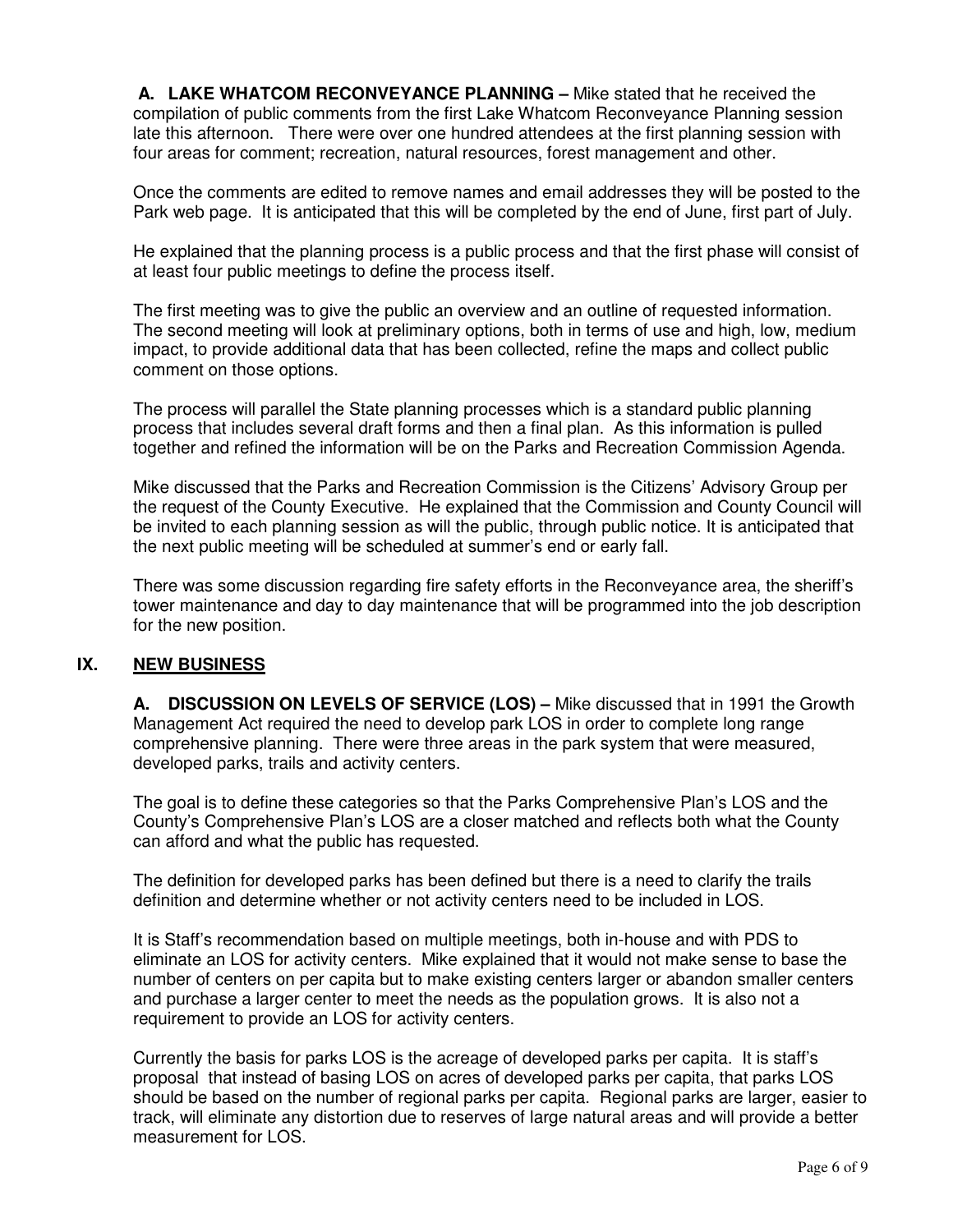In terms of trails, the Parks Comp Plan currently has a breakdown of all different types of trails and activities and is very specific. The request is to provide a simpler definition for trails that can be used in the County's Comprehensive Plan to determine an over-all trails LOS. Staff's recommendation is to define trails in terms of shared-use trails as single-use trails serve a very specific or limited purpose and consists of 13 miles of the 56 total miles of trails. Single use would not be included in the LOS calculation.

Mike stated that in conclusion there are three things that need to be decided at this meeting.

First, to change the basis for park LOS from acreage of developed parks per capita to the number of regional parks per capita, second, to decide if the trails LOS is to be based on multiuse or shared trails only and/or all trails and third, whether to provide LOS for activity centers.

**MOTION:** It was moved by Gordon Rogers and seconded by Ken Kiesner to use regional parks per capita as a definition for parks to meet the LOS; that all miles of multi-use trails define trails LOS purposes and to do away with the need for the activity centers LOS.

Paul Woodcock called for discussion and question. After discussion and clarification on current and projected populations, means of calculation and LOS timeframes the Motion passed unanimously.

## **B. DISCUSSION ON THE RELATIONSHIP OF THE COMPREHENSIVE PARKS, RECREATION AND OPEN SPACE PLAN AND THE WHATCOM COUNTY COMPREHENSIVE**

**PLAN –** PDS is requesting that the Parks Comprehensive Recreation and Open Space Plan is placed on this year's Planning Commission docket to remove it by reference from the County Comprehensive Plan. If the plan is adopted by reference into the County Plan it can only be amended once a year and is a lengthy process to navigate. The Planning Commission would like to remove it by reference and instead let it inform the County Plan, provide support and background and allow flexibility for simple modifications. County Parks & Recreation staff agrees and this was the situation with the 2008 PROS Plan.

In addition, the Parks Comprehensive Plan should not be adopted by reference in the County's Comprehensive Plan because the LOS in the Park's Plan are too high to reasonably fund. The County's Plan has to be a realistic budget document and the services that the public has requested and that are reflected in the Parks plan are more than the County can ever afford. These are goals that the department will continue to strive for.

**MOTION:** It was moved by Gordon Rogers, seconded by Jeff Margolis and passed unanimously that the Commission recommends that the Parks Recreation and Open Space Plan not be adopted by reference into the County Comprehensive Plan.

Mike stated that he was asked for input from the Park's Commission on the document "Preserving A Way of Life: A Natural Heritage Plan for Whatcom County". This document was also adopted by reference into the County Comprehensive Plan in the same manner as the Parks Comp Plan and it was asked if the Commission would review and recommend that it also should not be adopted by reference but as with the Parks Comprehensive Recreation and Open Space Plan, use this document to inform the County's Comprehensive Plan. The Parks staff does not have a recommendation although portions of this plan are dated. There are also some very good goals and objectives which have been incorporated in the PROS plan.

It was the Commission's consensus to review the document and add an agenda item for discussion / recommendation to the July 17, 2014 agenda.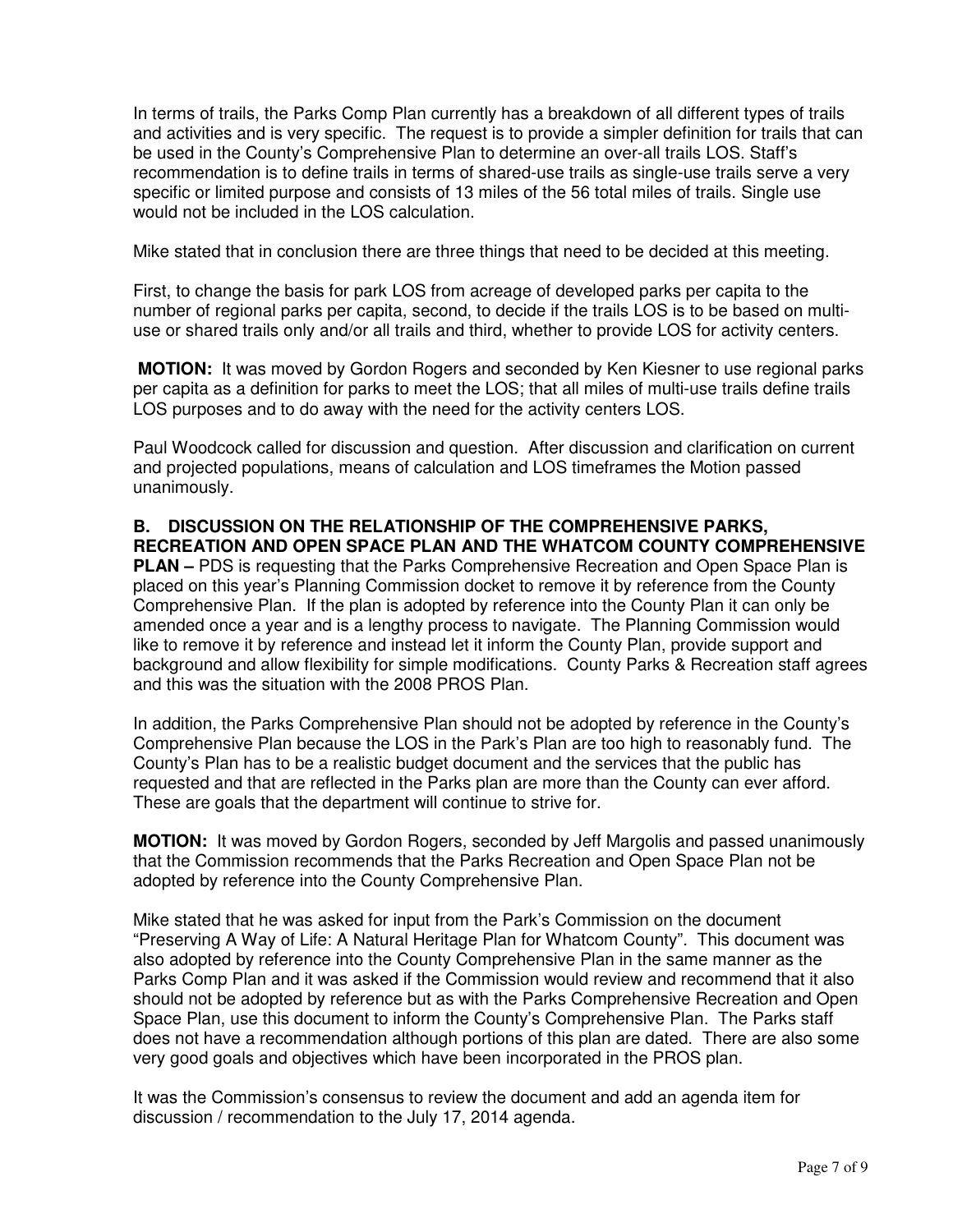**Action:** Commission to review "Preserving A Way of Life": A Natural Heritage Plan for Whatcom County and add the discussion / recommendation regarding the relationship of the document to the County Comprehensive Plan to the July 17, 2014 agenda.

**C. MAPLE FALLS PARK COMMITTEE MOA (DRAFT) –** Mike provided a DRAFT Letter of Agreement (LOA) between Maple Falls Park Committee and Whatcom County Parks & Recreation to support, maintain and fundraise for the propose community park which would be known as Maple Falls Park, located at 7849 Silver Lake Rd., Maple Falls, Washington. Executive Louws requested that an LOA be drafted prior to property acquisition.

The LOA has been reviewed by the Maple Falls Park Committee, Department staff and County legal staff and is acceptable to all parties.

Mike asked if the Commission would review the LOA and notify him if there are comments or questions.

The Whatcom County Council requested additional information on the project. The appraisal is completed.

There was a question regarding the credibility of the committee and what documents or endorsements support that credibility. Mike stated that the Maple Falls Park Committee has white papers, letters of support from the local Chamber of Commerce and various local businesses and all Committee Members are identified. In addition, there is a petition of support from the community that will become a companion piece to the LOA if the acquisition goes forward.

There was a discussion on whether this site would be a good place to store emergency supplies should there be a natural disaster in Maple Falls. Mike explained that the building on this site has been demolished. He discussed that the East Whatcom Regional Resource Center is the designated staging site for natural disasters in the Foothills area and that the schools are the primary shelters as they provide restrooms, kitchen facilities and larger rooms for meetings. Also, that the Red Cross takes the lead on planning for the Foothills and that there is an Emergency Management Plan in place.

Mike talked about the role that parks would play in the event of a disaster. He explained that it would be a minimal role because if the is the park is full there may not be the capacity to house refugees, nor are they generally set-up to provide assistance during inclement weather however, the parks could provide open space for tent camping during the warmer weather.

**D. FARR GRANT – PLANTATION RIFLE RANGE –** Christ Thomsen discussed the HVAC system at the Plantation Range under his Operations Report. He added that the preliminary grant application will be submitted by the end of June. He will provide the Commission with updates as they arise.

**E. REVIEW LARRABEE STATE PARK'S LONG TERM BOUNDARY –** Mike provided a notification that was received from the Washington State Parks and Recreation Commission that under the State planning process they could potentially incorporate bordering County Lands into Larrabee State Park boundaries. Including this possibility into their long-range plans will allow the State Parks Planning Commission the ability in the future to discuss the potential of taking on County, Washington Department of Fish Wildlife (WDFW) and Department of Natural Resources (DNR) properties.

At this time there is currently no commitment or act of negotiations but the Department has met with Randy Kline, Parks Planner to discuss two options; One, that the State will divest